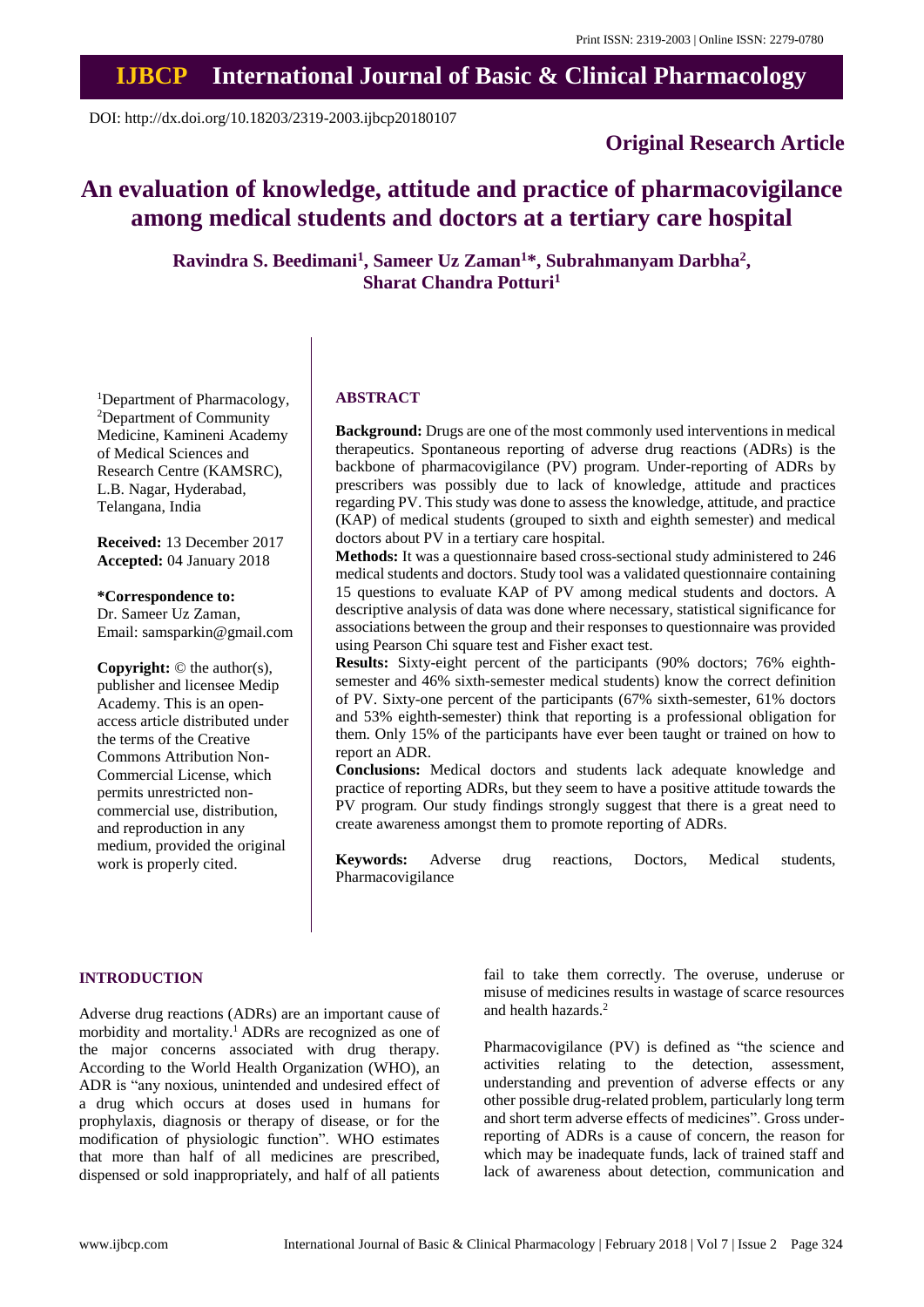spontaneous monitoring of ADRs.<sup>3</sup> The success of a PV program depends upon active involvement of the healthcare professionals (HCPs) like doctors, pharmacists, and nurses in activities to strengthen the PV programs.

ADRs can be divided into two major groups related to hospital admission. One group of ADRs lead to hospital admission and the other group of ADRs occur in inpatients of other illness. It has been reported that the total incidence of both groups of ADRs was 6.7% with an overall fatality rate of 0.32%; of which the incidence of ADRs responsible for hospital admission was 4.7% and 2.0% occurred in in-patients.<sup>4,5</sup> ADRs are ranked between the fourth and sixth as leading causes of death in the USA. [5] ADRs are reported to be the seventh most common cause of death in Sweden.<sup>6</sup>

The Uppsala Monitoring centre (UMC, WHO), Sweden has the international database of ADR report data of different countries. It is estimated that fewer than 10% of all ADRs are reported worldwide.<sup>7</sup> In the year 2013, India's contribution to WHO-UMC's global drug safety database (Vigibase) was  $2\%$ .<sup>8</sup> India is one of the countries whose contribution to UMC database is still not significant. The ADR reporting rate in India is below 1% compared to the worldwide rate of 5%.<sup>9</sup> We do not have a vibrant ADR monitoring culture among HCPs in India. It is important to improve the knowledge, attitude, and practice (KAP) of HCPs regarding ADRs to enhance reporting. This study was planned with the objective to evaluate the KAP towards PV and ADR reporting in medical doctors and students of a tertiary care hospital in India.

## **METHODS**

Institutional ethics committee approval was obtained for conducting the study. This was a cross-sectional, questionnaire-based study conducted at general hospital and medical institution. The study instrument was a multiple-choice questionnaire developed, modified and peers reviewed by the teaching faculties of the department of pharmacology in a medical college based on previous studies.10-12 The finalized KAP questionnaire consisted of 15 questions (Q): encompassing knowledge (Q.1-7); attitude  $(0.8-12)$ ; and practice aspects  $(0.13-15)$  of PV and ADR reporting (Annexure 1). It was administered to 246 participants (62 medical doctors; 95 sixth-semester; 89 eighth-semester medical students). Questions 1 through 7, Q 9 and Q10 were evaluated for correct response. Multiple responses were possible for Q 8. Questions 11 through 15 were evaluated for attitude and practices of PV.

#### *Study population*

Sixty-two medical doctors including faculty members from both the basic and clinical sciences departments of Medical College and General Hospital were part of the study. In addition, 88 eighth-semester and 96 sixthsemester medical students of the Medical College were included in the study. The study participants were instructed not to write their names on the questionnaire to avoid any potential bias.

Informed consent was obtained from all the participants and they were briefed about the objectives of the study. Questionnaires were administered to the faculty members in their respective departments; and lecture halls were used for medical students. Approximately thirty-minutes was allowed for completion of the questionnaire.

#### *Statistical analysis*

Statistical analysis software STATA v.11.2 (Stata Corp LLC, College Station, Texas, USA) was used for data management and analysis. Descriptive statistics were provided for age and gender distribution of participants. Evaluation summary tables were provided for each question, and statistical significance for association between groups (sixth-semester, eighth semester and medical doctors) and their response to each question was reported using Pearson Chi square and Fisher exact test.

#### **RESULTS**

Of the 246 study participants (Table 1), 135 (55%) were in the age group 20-25 years. Sixty two (25%) participants did not mention their age.

#### **Table 1: Age distribution of the study participants.**

| Age distribution of study participants |             |  |  |
|----------------------------------------|-------------|--|--|
| Age group                              | N(%)        |  |  |
| $20 - 25$                              | 135 (54.88) |  |  |
| $26 - 30$                              | 7(2.85)     |  |  |
| $31 - 35$                              | 18 (7.32)   |  |  |
| $36-40$                                | 10(4.07)    |  |  |
| $41 - 45$                              | 5(2.03)     |  |  |
| $46 - 50$                              | 3(1.22)     |  |  |
| 56-60                                  | 2(0.81)     |  |  |
| $61-65$                                | 4(1.63)     |  |  |
| Not mentioned                          | 62(25.2)    |  |  |
| Total                                  | 246 (100)   |  |  |

 $N =$  number of participants

#### **Table 2: Gender distribution of study participants.**

| <b>Sex</b> | 6 <sup>th</sup><br>semester<br>$N=95$<br>$(\%)$ | <b>Qth</b><br>semester<br>$N=89$<br>$(\%)$ | <b>Medical</b><br>doctor<br>$N=62$<br>$(\%)$ | <b>Total</b><br>$N = 246$<br>(%) |
|------------|-------------------------------------------------|--------------------------------------------|----------------------------------------------|----------------------------------|
| Female     | 46                                              | 63                                         | 24                                           | 133                              |
|            | (48.42)                                         | (70.79)                                    | (38.71)                                      | (54.01)                          |
| Male       | 23                                              | 15                                         | 27                                           | 65                               |
|            | (24.21)                                         | (16.85)                                    | (43.55)                                      | (26.42)                          |
| <b>Not</b> | 26                                              | 11(12.36)                                  | 11                                           | 48                               |
| mentioned  | (27.37)                                         |                                            | (17.74)                                      | (19.51)                          |

 $N =$  number of study participants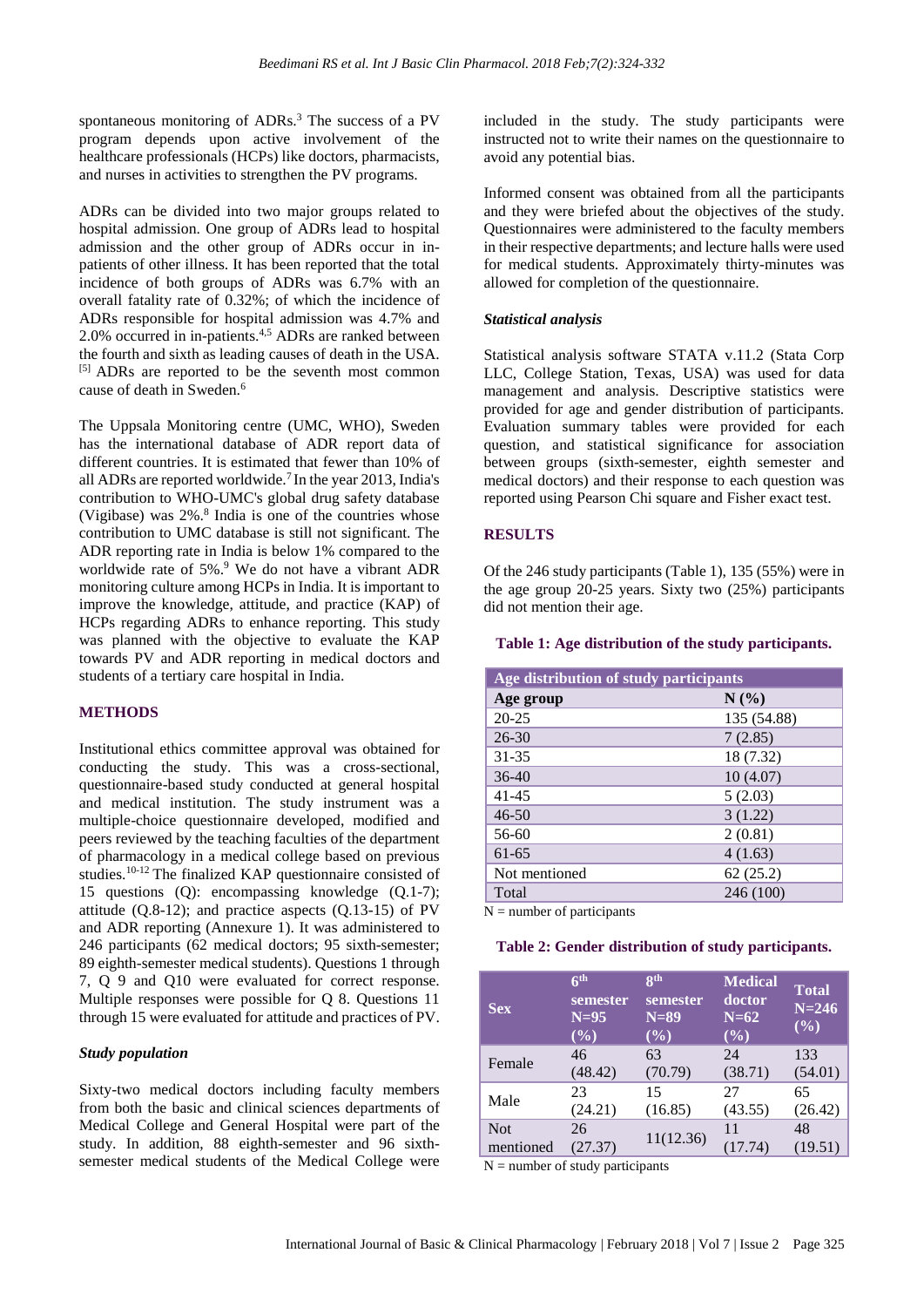| Q. No          | <b>Response</b>    | <b>6th semester</b> | 8th semester  | <b>Doctors</b> | <b>Total</b>   | <b>Statistical significance p-value</b> |                          |
|----------------|--------------------|---------------------|---------------|----------------|----------------|-----------------------------------------|--------------------------|
|                |                    | $N=95$              | $N=89$        | $N=62$         | $N = 246$      | Pearson $\chi^2$ test                   | <b>Fisher Exact test</b> |
| Q <sub>1</sub> | Correct $(\%)$     | 44<br>(46.32)       | 68<br>(76.4)  | 55<br>(90.16)  | 167<br>(68.16) | $2df = 37.28$<br>$p < 0.001**$          | $p=0.0001**$             |
| Q <sub>2</sub> | Correct $(\%)$     | 94<br>(98.95)       | 83<br>(93.26) | 56<br>(90.32)  | 233<br>(94.72) | $2df = 6.16$<br>$p = 0.045*$            | $p = 0.026*$             |
| Q <sub>3</sub> | Correct $(\%)$     | 47<br>(50)          | 38<br>(44.71) | 25<br>(47.17)  | 110<br>(47.41) | $2df = 0.503$<br>$p = 0.77$             | $p = 0.78$               |
| Q <sub>4</sub> | Correct<br>$(\% )$ | 52<br>(55.32)       | 33<br>(39.29) | 24<br>(42.11)  | 109<br>(46.38) | $2df = 5.139$ p<br>$= 0.07*$            | $p = 0.08*$              |
| Q <sub>5</sub> | Correct $(\%)$     | 25<br>(26.6)        | 45<br>(51.14) | 50<br>(80.65)  | 120<br>(49.18) | $2df = 43.877$ ;<br>$p<0.001**$         | p<0.0001**               |
| Q6             | Correct $(\% )$    | 42<br>(44.68)       | 41<br>(48.81) | 35<br>(62.5)   | 118<br>(50.43) | $2df = 4.597$ ;<br>$p = 0.10$           | $p=0.11$                 |
| Q <sub>7</sub> | Correct $(\%)$     | 70<br>(73.68)       | 83<br>(94.32) | 55<br>(88.71)  | 208<br>(84.9)  | $2df = 16.11$<br>$p<0.001**$            | p<0.0001**               |

# **Table 3: Response of medical students and doctors to questions related to knowledge of pharmacovigilance.**

 $N =$  number of participants;  $*$  significant;  $**$  highly significant

#### **Table 4: Response of medical students and doctors to question related to attitude and practices of pharmacovigilance.**

| Q. No    | <b>Response</b>     | $6th$ semester N=95 | 8 <sup>th</sup> semester N=89 | Doctor N=62 | Total $N=246$ |
|----------|---------------------|---------------------|-------------------------------|-------------|---------------|
| Q. 8     | Option a $(\%)$     | 4(4.21)             | 4(4.49)                       | 3(4.84)     | 11(4.47)      |
|          | Option $b$ $(\%)$   | 32 (33.68)          | 24 (26.97)                    | 7(11.29)    | 63(25.61)     |
|          | Option $c$ $(\%)$   | 21(22.11)           | 17(19.1)                      | 16(25.81)   | 54 (21.95)    |
|          | Option $d$ $(\%)$   | 18(18.95)           | 15(16.85)                     | 8 (12.9)    | 41(16.67)     |
|          | Various Options (%) | 20(21.05)           | 24 (26.97)                    | 21 (33.87)  | 65(26.42)     |
|          | Not mentioned (%)   | 0(0)                | 5(5.62)                       | 7(11.29)    | 12(4.88)      |
| $Q_9^*$  | Correct (%)         | 93 (97.89)          | 88 (98.88)                    | 62(100)     | 243 (98.78)   |
| $Q 10^*$ | Correct $(\%)$      | 64 (67.37)          | 47 (53.41)                    | 37(60.66)   | 148 (60.66)   |
|          | a(%)                | 18 (18.95)          | 23(25.84)                     | 12(19.67)   | 53 (21.63)    |
|          | b(%)                | 72 (75.79)          | 63 (70.79)                    | 48 (78.69)  | 183 (74.70)   |
| Q 11     | c(%)                | 3(3.16)             | 2(2.25)                       | 0(0)        | 5(2.04)       |
|          | d(%)                | 2(2.11)             | 1(1.12)                       | 1(1.64)     | 4(1.63)       |
| Q 12     | $a\left(\%\right)$  | 92 (96.84)          | 86 (96.63)                    | 62(100)     | 240 (97.56)   |
|          | b(%)                | 3(3.16)             | 3(3.37)                       | 0(0)        | 6(2.44)       |
| Q 13     | $a\left(\%\right)$  | 63 (66.32)          | 51(57.3)                      | 46(74.19)   | 160(65.04)    |
|          | b(%)                | 32 (33.68)          | 38 (42.7)                     | 16(25.81)   | 86 (34.96)    |
| Q 14     | $a\left(\%\right)$  | 10(10.53)           | 16(18.18)                     | 11(17.74)   | 37(15.1)      |
|          | b(%)                | 85 (89.47)          | 72 (81.82)                    | 51 (82.26)  | 208 (84.90)   |
| Q 15     | a(%)                | 10(10.53)           | 4(4.49)                       | 10(16.13)   | 24(9.76)      |
|          | b(%)                | 85 (89.47)          | 85 (95.51)                    | 52 (83.87)  | 222 (90.35)   |

N= number of participants;  $*$  Q. 9 and 10 are analyzed by the Pearson chi square and Fisher exact test; the results of both tests are not significant.

The gender distribution of study participants showed female preponderance of 48% in sixth-semester and 71% in eighth-semester medical students (Table 2).

Regarding knowledge based questions from Q1 -7 (Table 3), 68% of the participants know the correct definition of PV (medical doctors  $90\%$ ;  $8<sup>th</sup>$  semester 76% and  $6<sup>th</sup>$ semester students 46%. Fifty-three percent of the participants responded incorrectly to the question of location of the international centre of ADR and 46% of the entrants did not know about the regulatory centre responsible for ADR monitoring in India. Of the 49% participants who responded to knowing about the ADR monitoring centre (AMC) in our institute, 81% doctors are aware about the presence of an AMC in our institute than the other two groups. It is interesting to note that 94% of 8 th semester students and 89% of doctors know that who should be reporting ADRs.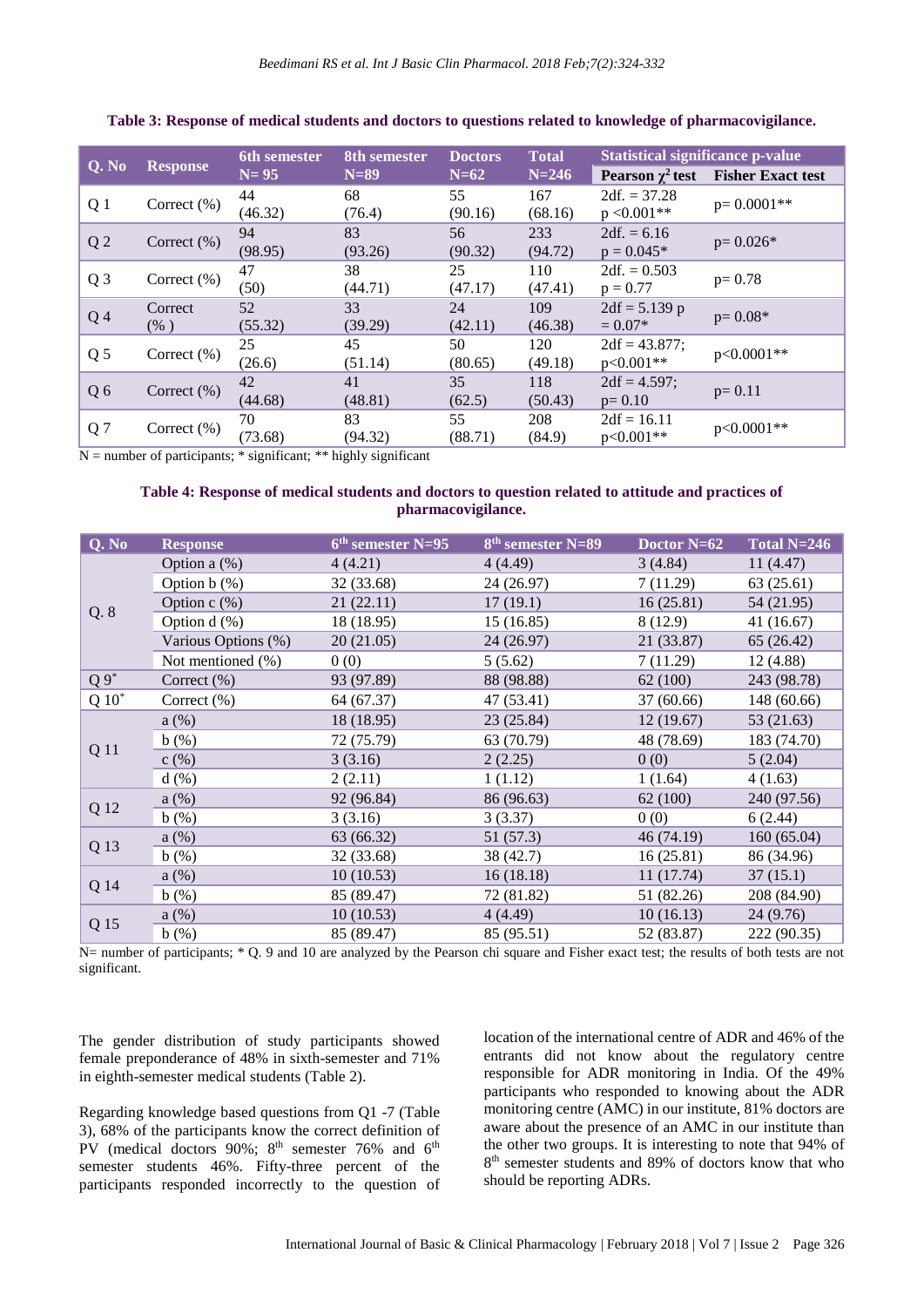Questions 8 through 15 are related to attitude and practice of medical students and doctors towards pharmacovigilance and adverse event reporting (Table 4). Question 8 was about the factors that discourage health care professionals from ADR reporting. It had multiple responses from the participants with 11% of medical doctors, 27% of eighth-semester and 34% of sixthsemester students suggesting that lack of time discourage them from reporting ADRs. Medical doctors 26%, eighthsemester 20% and six-semester students 22% consider that it is difficult to decide whether ADR have occurred or not. Medical doctors 13%, eighth-semester 17% and sixthsemester students 20% students do not have any idea of where and whom to report ADRs. Almost all the partakers (99%) of the study believed it is necessary to report an ADR. Sixty-seven percent of  $6<sup>th</sup>$  semester students compared to 61% doctors and 53% of 8<sup>th</sup> semesters think that reporting is a professional obligation for them respectively. ADR reporting should be compulsory according to 77% of doctors compared to 75% and 71% of 6<sup>th</sup> semester and 8<sup>th</sup> semester students respectively. A whopping 90% of the participants thought HCPs should receive education in PV. Doctors 74% have seen ADRs but only a meagre 16% of doctors have ever reported any suspected ADRs. Only 18% of doctors and 8<sup>th</sup> semesters followed by  $11\%$  of  $6<sup>th</sup>$  semester students have ever been taught / trained on how to report an ADR.

#### **DISCUSSION**

Reporting of ADRs is an essential component of PV and is crucial to the safety surveillance of marketed medicinal products. Spontaneous ADR reporting system is a vital method for detecting new safety issues related to drugs. ADRs contribute significantly to morbidity and mortality in clinical practice with its associated economic consequences.

Under-reporting of ADRs is a global phenomenon and the ADR reporting situation in India is still in the stage of infancy.<sup>13</sup> Amongst various factors, knowledge and attitudes of HCPs play a significant role in spontaneous reporting of ADRs.<sup>9</sup> Hence, the present study was taken up to assess the KAP of PV among medical students and doctors to find out the reasons for under-reporting and also to create awareness about PV.

#### *Knowledge of pharmacovigilance*

Doctors know the basic definition of PV better than the students. This may be due to their vast experience in clinical practice and also because we had conducted a continuing medical education programme (CME) on this topic to encourage them to actively participate in reporting ADRs. The sixth-semester students had heard about the thalidomide disaster more than the rest which could be due to coverage of the topic in recent theory classes. 46% of participants' know about the international centre for ADRs and the regulatory body responsible for ADR reporting in India. This result shows that there is a need and scope for creating awareness among both medical students and doctors regarding pharmacovigilance programme of India (PvPI). Only 50% of the participants know that rare ADRs are detected in phase 4 clinical trials (post-marketing surveillance). There is a need for regular training and reenforcement of these facts to medical doctors that rare adverse effects of drugs are not detected during the clinical phases I, II and III and reporting of any suspected, unexpected and unlisted adverse drug reaction becomes important. Understandably, doctors were more aware than students of the presence of an AMC in our institute as ADR reporting forms have been distributed to them in the past few years. The fact that eighth-semester students had better knowledge than doctors about who are the responsible individuals for reporting ADRs showed that more awareness about PV is needed for practicing doctors.

#### *Attitude and practices regarding pharmacovigilance*

In our study, 26% of participants consider that lack of time is the primary reason for not reporting ADRs, 22% of entrants have difficulty in diagnosing ADRs, 17% of participants do not know where and whom to report ADRs, 4% entrants are concerned about the legal aspects of reporting ADRs and 26% candidates believe that a combination of these above factors discourage them from reporting ADRs. Various other factors that discourage participants from ADR reporting include the belief that the ADR in question was already well known and common, the ADR is not serious and uncertainty concerning the causal relationship between the ADR and drug. Strategies to improve reporting of ADRs by including topics of PV in medical curriculum and educating them that any suspected ADRs are to be reported even if one is not sure about it. Other modalities to encourage HCPs to report ADRs include easy access to ADR forms, toll free numbers to contact AMC of the institution and CME activities to create the awareness about the building of Indian database of ADR and PV. These activities may reduce the barriers and misconceptions that discourage reporting of ADRs. All the three groups (sixth, eighthsemester students and doctors) felt that ADR reporting is necessary, and that PV should be taught in detail to HCPs. It reveals a positive attitude of the participants and this finding is almost similar to previous studies. $14$ 

A larger number of doctors had seen ADRs than the other two medical student groups. This is probably due to their long years of medical service and experience compared to students. Despite this, the practice of actual ADR reporting was below expectations because we observed from our study that only 16% of doctors followed by 11% and 4% of 6<sup>th</sup> and 8<sup>th</sup> semester students respectively have ever reported any suspected ADRs. A lack of knowledge of even recognizing an ADR or knowing where to report it were major hindrances in actual reporting when compared to the attitude. Several studies have shown that a lack of time and knowledge about ADRs is often considered to be the cause of underreporting of ADRs.15,16 Addressing these factors and clarifying the misunderstandings about ADR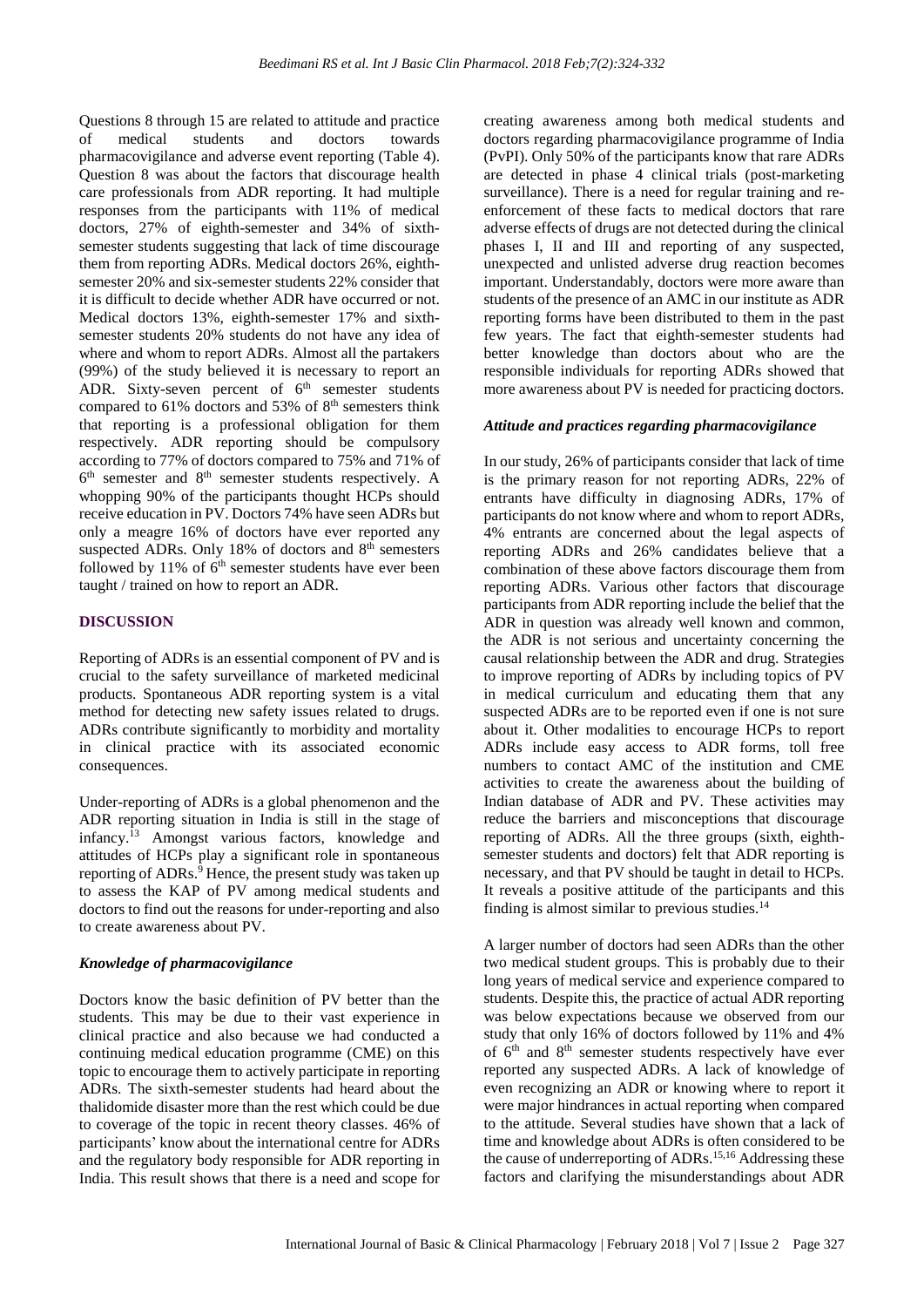reporting may help in improving the conversion of attitude towards practice of reporting ADRs.

There is an enormous gap in the KAP of PV and ADR reporting awarenessin our institution and it is also reported by several other studies conducted in different parts of the world.17,18 Thus, there is a need of education, awareness and hands on training about the reporting of ADR by HCPs. Our study has two important limitations. Firstly, the study has a limited number of medical doctors. Secondly, we did not include nurses, pharmacists and other HCPs. Therefore we recommend that similar such studies should be conducted among nurses, pharmacist and other HCPs so as to improve the KAP of PV in India.

In the present study, we found that while there is right attitude for ADR reporting among medical students and doctors, but the actual practice of ADR reporting was lacking particularly among doctors. Conducting CME on PV and giving training to prescribers about PV seems to be an immediate necessity. The training program should cover the all aspects of PvPI, including hands-on training of filling of ADR reporting form.

# **CONCLUSION**

Poor reporting of ADRs, especially in India, is essentially due to the absence of a vibrant ADR monitoring system and also inadequacies in reporting culture among HCPs. The reporting rate of ADRs could be improved with proper and extensive training about PV in HCPs. We conclude that further large-scale awareness of PV is required among medical students, who are our future doctors, for better understanding and reporting of ADRs. Incorporation of PV in the medical curriculum and medical internship is required to bring awareness about the rational usage of drugs; thereby minimizing adverse drug events or other drug related problems.

# **ACKNOWLEDGEMENTS**

The authors would like to thank Dr. K. Santhosh Kumar, Professor and Head, Department of Pharmacology, KAMSRC, Hyderabad and Dr. L Ramesh, Professor, Department of Pharmacology, KAMSRC, Hyderabad, for their valuable support and guidance throughout the study.

*Funding: No funding sources Conflict of interest: None declared Ethical approval: The study was approved by the Institutional Ethics Committee*

# **REFERENCES**

- 1. Abubakar AR, Chedi BA, Mohammed KG, Haque M. Perception of Nigerian medical students on adverse drug reaction reporting. J Adv Pharm Technol Res 2015;6:154-8.
- 2. Haile DB, Ayen WY, Tiwari P. Prevalence and assessment of factors contributing to adverse drug

reactions in wards of a tertiary care hospital, India. Ethiop J Health Sci. 2013;23:39-48.

- 3. Hazell L, Shakir SA. Under-reporting of adverse drug reactions: a systematic review. Drug Saf. 2006;29:385-96.
- 4. Bouvy JC, De Bruin ML, Koopmanschap MA. Epidemiology of adverse drug reactions in Europe: a review of recent observational studies. Drug Saf. 2015;38:437-53.
- 5. Lazarou J, Pomeranz BH, Corey PN. Incidence of adverse drug reactions in hospitalized patients: a metaanalysis of prospective studies. JAMA. 1998;279:1200-5.
- 6. Wester K, Jonsson AK, Spigset O, Druid H, Hagg S. Incidence of fatal adverse drug reactions: a population based study. Br J Clin Pharmacol. 2008;65:573-9.
- 7. Smith CC, Bennett PM, Pearce HM, Harrison PI, Reynolds DJ, Aronson JK, et al. Adverse drug reactions in a hospital general medical unit meriting notification to the Committee on Safety of Medicines. Br J Clin Pharmacol. 1996;42:423-9.
- 8. Kalaiselvan V, Thota P, Singh GN. Pharmacovigilance Programme of India: Recent developments and future perspectives. Indian J Pharmacol. 2016;48:624-8.
- 9. Upadhyaya HB, Vora MB, Nagar JG, Patel PB. Knowledge, attitude and practices toward pharmacovigilance and adverse drug reactions in postgraduate students of Tertiary Care Hospital in Gujarat. J Adv Pharm Technol Res. 2015;6:29-34.
- 10. Ganesan S, Sandhiya S, Reddy KC, Subrahmanyam DK, Adithan C. The Impact of the Educational Intervention on Knowledge, Attitude, and Practice of Pharmacovigilance toward Adverse Drug Reactions Reporting among Health-care Professionals in a Tertiary Care Hospital in South India. J Nat Sci Biol Med. 2017;8:203-9.
- 11. Gupta SK, Nayak RP, Shivaranjani R, Vidyarthi SK. A questionnaire study on the knowledge, attitude, and the practice of pharmacovigilance among the healthcare professionals in a teaching hospital in South India. Perspect Clin Res. 2015;6:45-52.
- 12. Hardeep, Bajaj JK, Rakesh K. A survey on the knowledge, attitude and the practice of pharmacovigilance among the health care professionals in a teaching hospital in northern India. J Clin Diagn Res. 2013;7:97-9.
- 13. Tandon VR, Mahajan V, Khajuria V, Gillani Z. Under-reporting of adverse drug reactions: a challenge for pharmacovigilance in India. Indian J Pharmacol. 2015;47:65-71.
- 14. Chopra D, Wardhan N, Rehan HS. Knowledge, attitude and practices associated with adverse drug reaction reporting amongst doctors in a teaching hospital. Int J Risk Saf Med. 2011;23:227-32.
- 15. Lopez-Gonzalez E, Herdeiro MT, Figueiras A. Determinants of under-reporting of adverse drug reactions: a systematic review. Drug Saf. 2009;32:19- 31.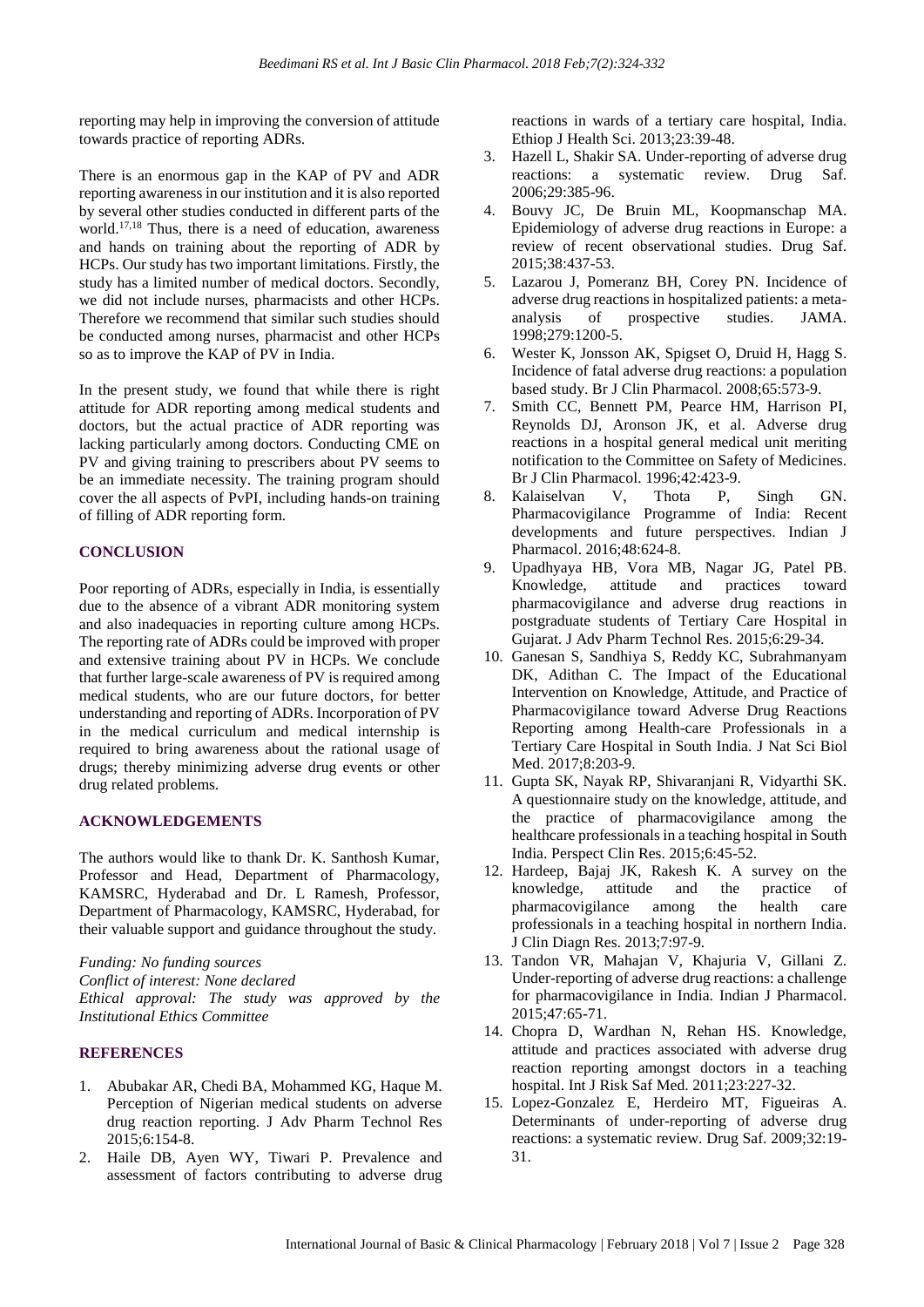- 16. Williams D, Feely J. Underreporting of adverse drug reactions: attitudes of Irish doctors. Ir J Med Sci. 1999;168:257-61.
- 17. Agarwal R, Daher AM, Mohd IN. Knowledge, practices and attitudes towards adverse drug reaction reporting by private practitioners from klang valley in malaysia. Malays J Med Sci. 2013;20:52-61.
- 18. Alshammari TM, Alamri KK, Ghawa YA, Alohali NF, Abualkol SA, Aljadhey HS. Knowledge and attitude of health-care professionals in hospitals towards

pharmacovigilance in Saudi Arabia. Int J Clin Pharm. 2015;37:1104-10.

**Cite this article as:** Beedimani RS, Zaman SU, Darbha S, Potturi SC. An evaluation of knowledge, attitude and practice of pharmacovigilance among medical students and doctors at a tertiary care hospital. Int J Basic Clin Pharmacol 2018;7:324-32.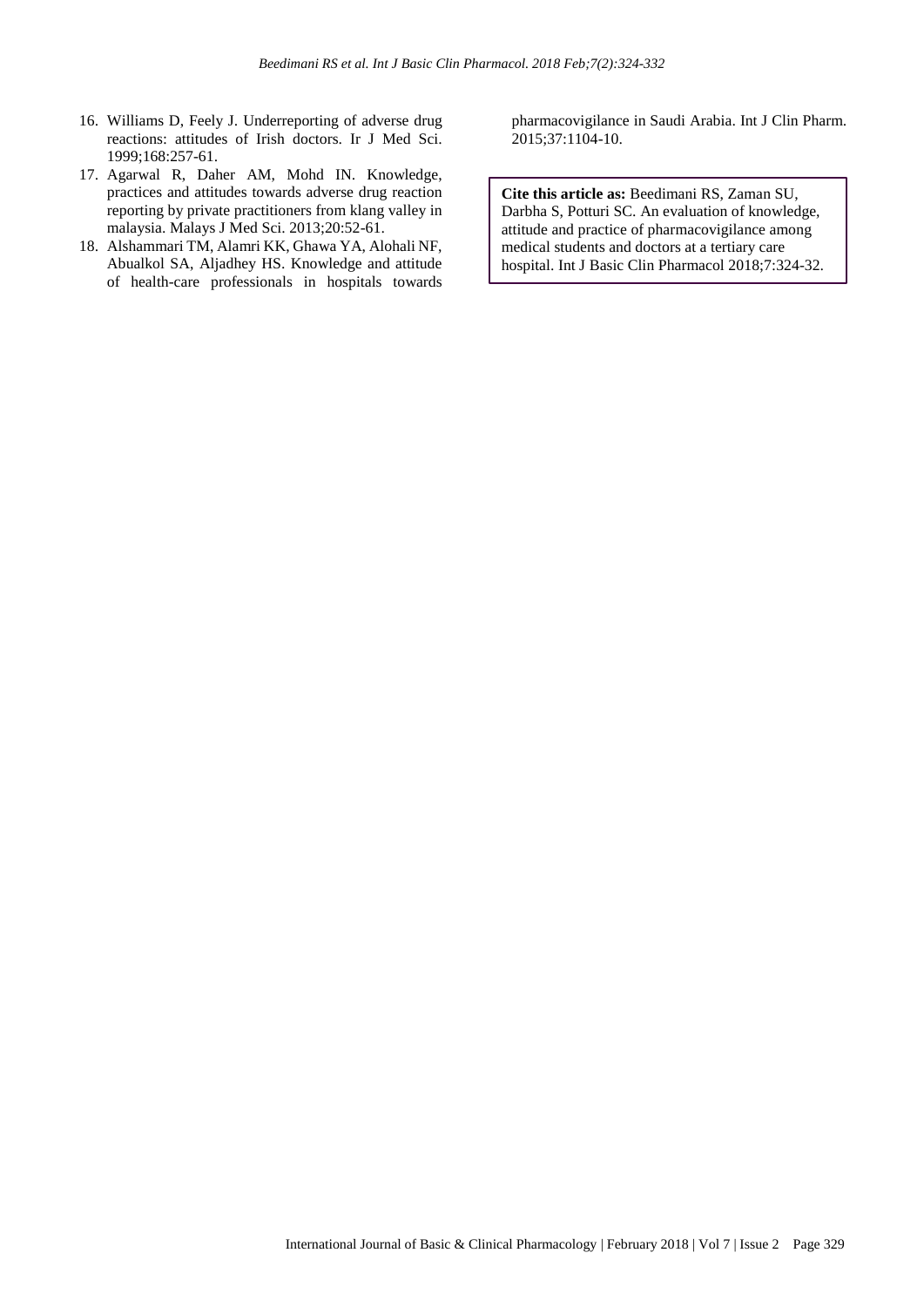#### **ANNEXURE**

# **Questionnaire for pharmacovigilance: (Do not write your name)** Age: Sex: Department: Current position: 1. Final Year MBBS student ------- semester 2. Final Year MBBS student ------- semester 3. DNB resident 4. Consultant 5. If Others, Please Specify --------------------- 1) Pharmacovigilance is a) The science of studying clinical trials b) The process of inspection of drugs c) The detection and reporting of adverse effects d) None of the above 2) Do you know about either 'Thalidomide Disaster'? a) Yes b) No 3) The international center for adverse drug reaction located in a) Unites States of America b) United Kingdom c) India d) Sweden 4) The regulatory body responsible for ADR monitoring in India is a) Central Drugs Standard Control Organization (CDSCO) b) All India Institute of Medical Sciences (AIIMS) c) Drug Controller General of India d) Medical Council of India (MCI)

5) Is there any adverse drug reactions (ADRs) reporting and monitoring system at your hospital?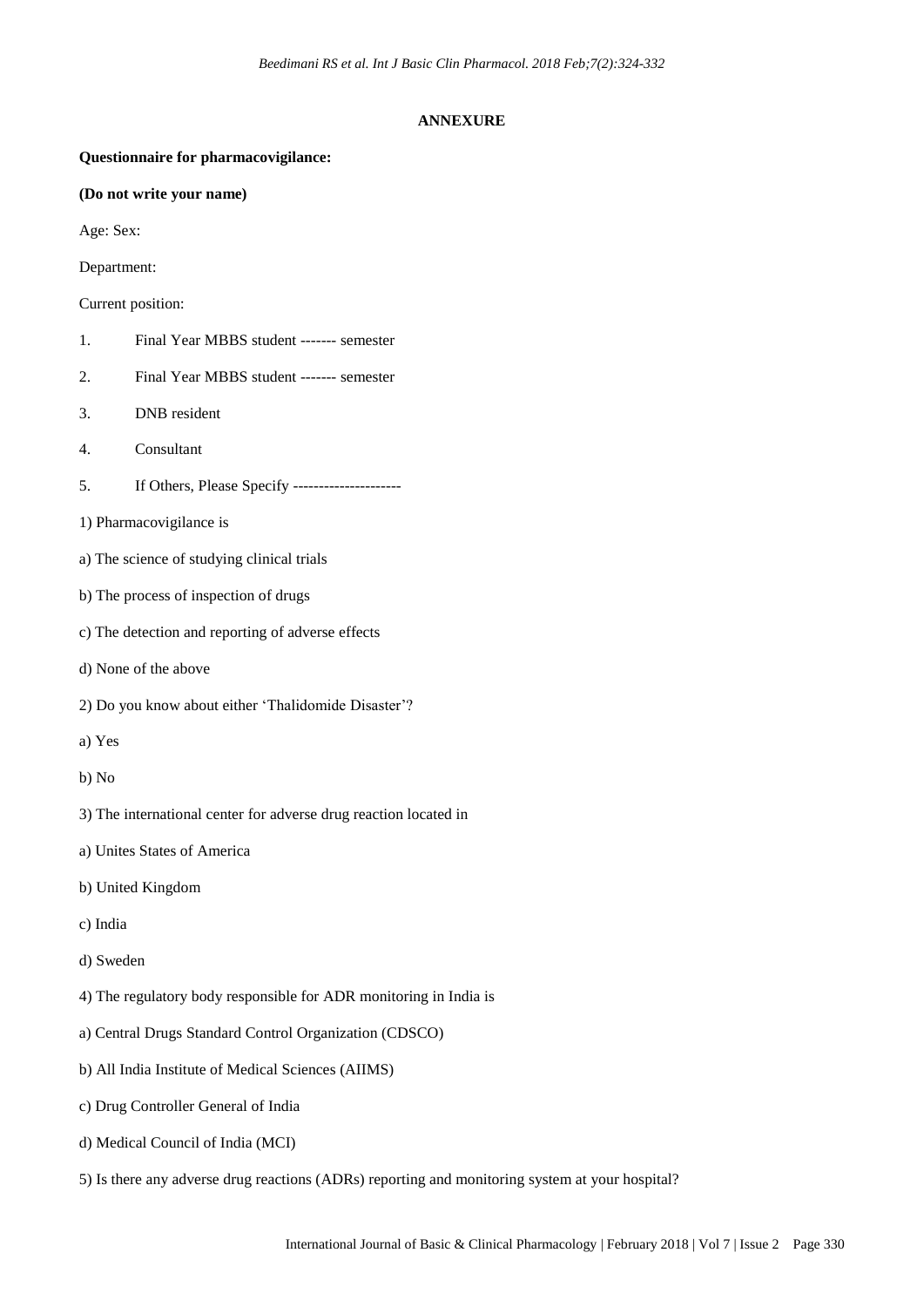- a) Yes
- b) No
- 6) Rare ADRs can be identified in the following phase of a clinical trial
- a) During phase-1 clinical trials
- b) During phase-2 clinical trials
- c) During phase-3 clinical trials
- d) During phase-4 clinical trials
- 7) Who are the healthcare professionals responsible for reporting ADRs in a hospital?
- a) Doctors
- b) Pharmacists
- c) Nurses
- d) All of the above
- 8) Which among the following factors discourage you from reporting Adverse Drug Reactions?
- a) Legal Inquiry/Action involved for reporting an ADR
- b) Lack of time to report ADR
- c) Difficult to decide whether ADR has occurred or not
- d) Not Know where and whom to report
- e) Patient's confidentiality not to be disclosed
- f) Non-remuneration for reporting
- g) Socio-economic, cultural and religious beliefs involved
- 9) Do you think reporting of adverse drug reaction is necessary?
- a) Yes
- b) No
- 10) Do you think reporting is a professional obligation for you?
- a) Yes
- b) No
- 11) ADR reporting should be
- a) Voluntary
- b) Compulsory
- c) Remunerated